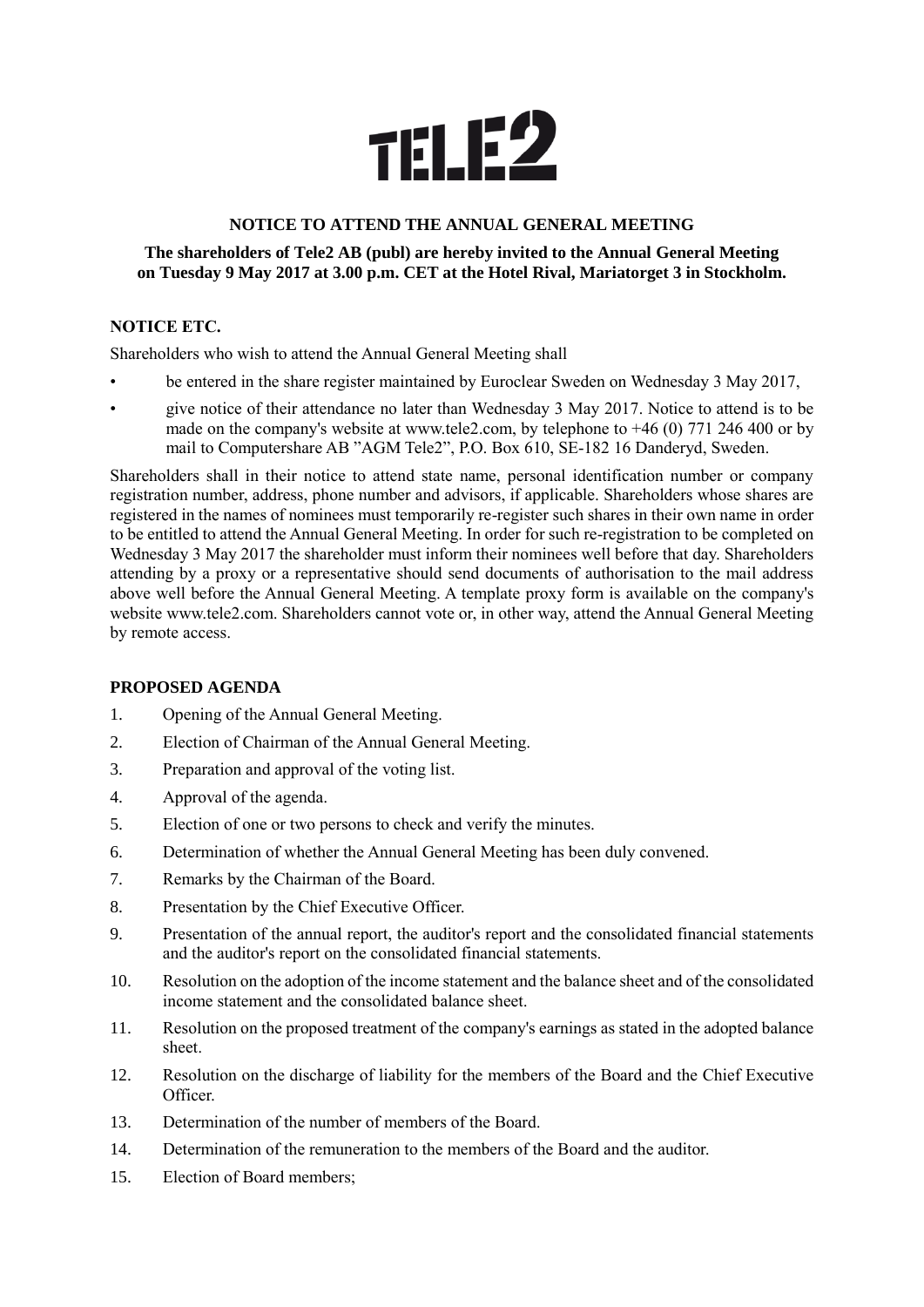- (a) Sofia Arhall Bergendorff (re-election, proposed by the Nomination Committee),
- (b) Georgi Ganev (re-election, proposed by the Nomination Committee),
- (c) Cynthia Gordon (re-election, proposed by the Nomination Committee),
- (d) Irina Hemmers (re-election, proposed by the Nomination Committee),
- (e) Eamonn O'Hare (re-election, proposed by the Nomination Committee),
- (f) Mike Parton (re-election, proposed by the Nomination Committee),
- (g) Carla Smits-Nusteling (re-election, proposed by the Nomination Committee), and
- (h) Anders Björkman (new election, proposed by the Nomination Committee).
- 16. Election of the Chairman of the Board.
- 17. Determination of the number of Auditors and election of Auditor.
- 18. Approval of the procedure of the Nomination Committee.
- 19. Resolution regarding guidelines for remuneration to senior executives.
- 20. Resolutions regarding a long-term, share based, incentive programme (items 20(a)-(d)).
- 21. Resolution regarding a long-term, cash based, incentive programme.
- 22. Resolution to authorise the Board to resolve on repurchase of own shares.
- 23. Resolutions regarding shareholder Thorwald Arvidsson's proposals (a)-(r).
- 24. Resolution regarding shareholder Martin Green's proposal.
- 25. Closing of the Annual General Meeting.

# **RESOLUTIONS PROPOSED BY THE NOMINATION COMMITTEE**

## **Election of Chairman of the Annual General Meeting (item 2)**

The Nomination Committee proposes that Wilhelm Lüning, member of the Swedish Bar Association, is elected to be the Chairman of the Annual General Meeting.

## **Determination of the number of members of the Board and election of the members of the Board and the Chairman of the Board (items 13, 15(a)-(h) and 16)**

The Nomination Committee proposes that the Board shall consist of eight members.

The Nomination Committee proposes that Sofia Arhall Bergendorff, Georgi Ganev, Cynthia Gordon, Irina Hemmers, Eamonn O'Hare, Mike Parton and Carla Smits-Nusteling shall be re-elected as members of the Board, and that Anders Björkman shall be elected as new member of the Board.

The Nomination Committee proposes that Mike Parton shall be re-elected as Chairman of the Board.

## **Determination of the remuneration to the members of the Board and the auditor (item 14)**

The Nomination Committee proposes remuneration to the Board with a total amount of SEK 6,330,000 (2016: 6,004,000).

The proposed remuneration for ordinary Board work for the period until the end of the next Annual General Meeting amounts to a total of SEK 5,600,000 (2016: 5,280,000) and shall be allocated in accordance with the following:

- SEK 1,575,000 (2016: 1,430,000) to the Chairman of the Board, and
- SEK 575,000 (2016: 550,000) to each of the seven other members of the Board.

The proposed remuneration for work within the committees of the Board for the period until the end of the next Annual General Meeting amounts to a total of SEK 730,000 (2016: 724,000) and shall be allocated in accordance with the following: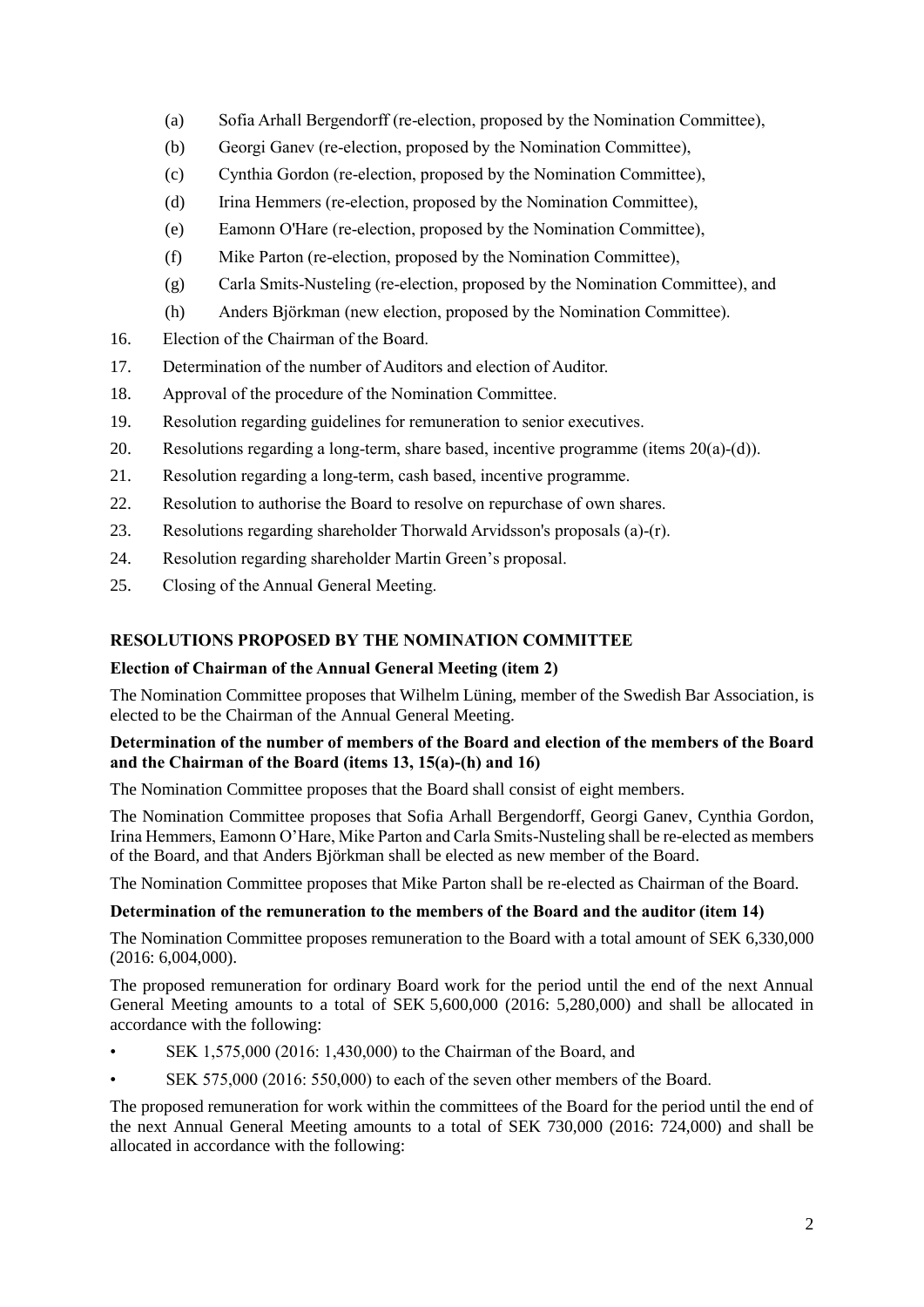- SEK 220,000 (2016: 210,000) to the Chairman of the Audit Committee and SEK 110,000 (2016: 105,000) to each of the other three members, and
- SEK 90,000 (2016: 79,000) to the Chairman of the Remuneration Committee and SEK 45,000 (2016: 40,000) to each of the other two members.

The Nomination Committee proposes that remuneration to the auditor shall be paid in accordance with approved invoices.

### **Determination of the number of Auditors and election of Auditor (item 17)**

In accordance with the Audit committee's recommendation, the Nomination Committee proposes that the company shall have one registered accounting firm as auditor, and that the registered accounting firm Deloitte AB shall be re-elected as auditor until the close of the 2018 Annual General Meeting. Deloitte AB has informed Tele2 that the authorised public accountant Thomas Strömberg will continue as auditor-in-charge if Deloitte AB is re-elected as auditor.

#### **Approval of the procedure of the Nomination Committee (item 18)**

The Nomination Committee proposes that the work of preparing proposals to the 2018 Annual General Meeting regarding the Board and auditor, in the case that an auditor should be elected, and their remuneration, Chairman of the Annual General Meeting and the procedure for the Nomination Committee shall be performed by a Nomination Committee.

The Nomination Committee will be formed during September 2017 in consultation with the largest shareholders of the company on 31 August 2017. The Nomination Committee will consist of at least three members appointed by the largest shareholders of the company who have wished to appoint a member. The Chairman of the Board will also be a member of the Committee, and will act as its convenor. The members of the Committee will appoint the Committee's Chairman at their first meeting.

The Nomination Committee is appointed for a term of office commencing at the time of its formation and ending when a new Nomination Committee is formed. If a member resigns during the Committee term, the Nomination Committee may choose to appoint a new member. The shareholder that appointed the resigning member shall in such case be asked to appoint a new member, provided that the shareholder still is one of the largest shareholders in the company. If that shareholder declines participation on the Nomination Committee, the Committee may choose to ask the next largest qualified shareholder to participate. In the event of changes to the ownership structure of the company, the Committee may choose to amend its composition in order to ensure that the Committee appropriately reflects the ownership of the company. However, unless there are special circumstances, the composition of the Nomination Committee may remain unchanged following changes in the ownership structure of the company that are either minor or occur less than three months prior to the 2018 Annual General Meeting.

The Nomination Committee shall have the right to upon request receive personnel resources such as secretarial services from the company, and to charge the company with costs for recruitment consultants and related travel if deemed necessary.

## **RESOLUTIONS PROPOSED BY THE BOARD**

#### **Dividend (item 11)**

The Board proposes a dividend of SEK 5.23 per share. The record date for dividend is proposed to be on Thursday 11 May 2017. If the Annual General Meeting resolves in accordance with the proposal the dividend is estimated to be paid out to the shareholders on Tuesday 16 May 2017.

### **Guidelines for remuneration to senior executives (item 19)**

The Board proposes the following guidelines for determining remuneration for senior executives.

The objectives of Tele2's remuneration guidelines are to offer competitive remuneration packages to attract, motivate, and retain key employees within the context of an international peer group. The aim is to create incentives for the management to execute strategic plans and deliver excellent operating results and to align management's incentives with the interests of the shareholders. Senior executives covered by the proposed guidelines include the CEO and members of the Leadership Team ("**senior**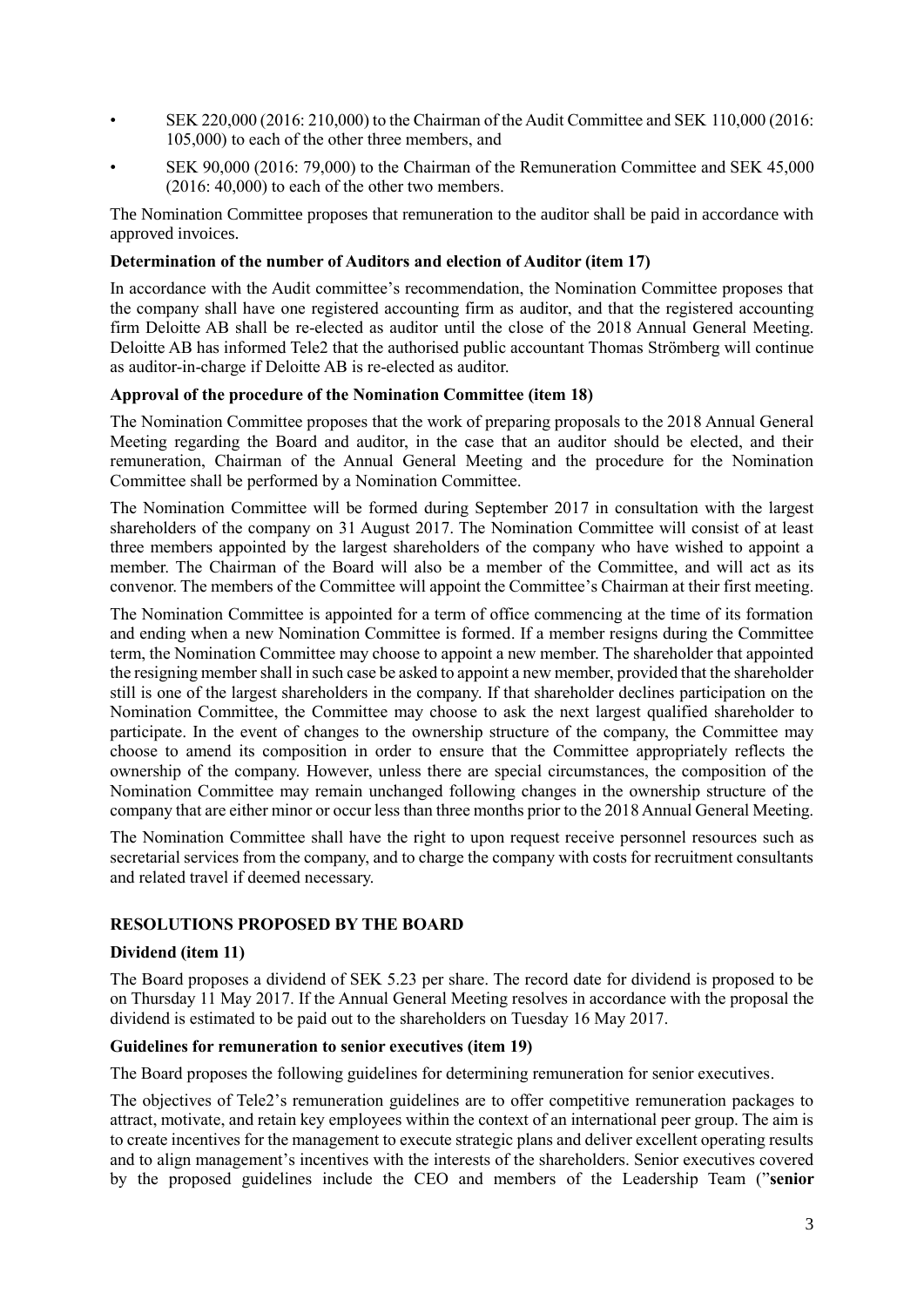#### **executives**").

Remuneration to the senior executives should comprise annual base salary and variable short-term incentive (STI) and long-term incentive (LTI) programs.

The STI shall be based on the performance in relation to established objectives. The performance conditions shall be related to the company's overall result and the senior executives' individual performance. The STI can amount to a maximum of 100 percent of the annual base salary.

The structure of the LTI shall ensure a long-term commitment for Tele2's development and value creation, and may be both share and share price related as well as cash based. The performance conditions for share or share price related LTI shall be related to Tele2's long-term value creation and / or shareholder return on the Tele2 share and the performance conditions for cash based LTI shall be related to the value creation in Tele2's IoT-business.

Over time, it is the intention of the Board to increase the proportion of variable performance-based compensation as a component of the senior executives' total compensation.

Other benefits may include e.g. company car and for expatriated senior executives e.g. housing benefits for a limited period of time. The senior executives may also be offered health care insurances.

The senior executives are offered defined contribution pension plans. Defined contributions for pensions to the CEO can amount to a maximum of 25 percent of the annual remuneration (base salary and STI). For the other senior executives defined contributions for pensions can amount to a maximum of 20 percent of the senior executive's annual remuneration (base salary and STI).

The maximum period of notice of termination of employment shall be 12 months in the event of termination by the CEO and six months in the event of termination by any of the other senior executives. In the event of termination by the company, the maximum notice period during which compensation is payable is 18 months for the CEO and 12 months for any of the other senior executives.

Under special circumstances, the Board may deviate from the above guidelines. In such a case, the Board is obligated to give account of the reason for the deviation during the following Annual General Meeting.

Board members, elected at General Meetings, may in certain cases receive a fee for services performed within their respective areas of expertise, outside of their Board duties. Compensation for these services shall be paid at market terms and be approved by the Board.

In accordance with the Swedish Corporate Governance Code rule 9.1 the Remuneration Committee within the Board monitors and evaluates the application of the guidelines for remuneration to the senior executives established by the Annual General Meeting. Also, the company's auditor has, pursuant to Ch 8 Sec 54 of the Companies Act (2005:551), provided a statement with respect to whether there has been compliance with the guidelines for remuneration to the senior executives which have been applied during 2016. Both the Remuneration Committee's evaluation and the auditor's review states that Tele2 has complied with the guidelines for remuneration to senior executives during 2016.

#### **Long-term, share based, incentive programme (items 20(a)-(d))**

The Board proposes that the Annual General Meeting resolves to adopt a retention and performance based incentive programme in accordance with items 20(a)-(d) below. Since the resolutions are conditional upon each other they are proposed to be adopted in connection with each other.

#### *Adoption of an incentive programme (item 20(a))*

#### *Summary of the programme*

The Board proposes that the Annual General Meeting resolves to adopt a retention and performance based incentive programme ("**LTI 2017**"), based on the same structure as last year. LTI 2017 is proposed to include in total approximately 200 senior executives and other key employees within the Tele2 group. The participants in LTI 2017 are required to hold Tele2 shares. These shares can either be shares already held or shares purchased on the market in connection with the notification to participate in LTI 2017. The personal investment will thereafter be matched by the company through free of charge granting of retention and performance rights on the terms stipulated below.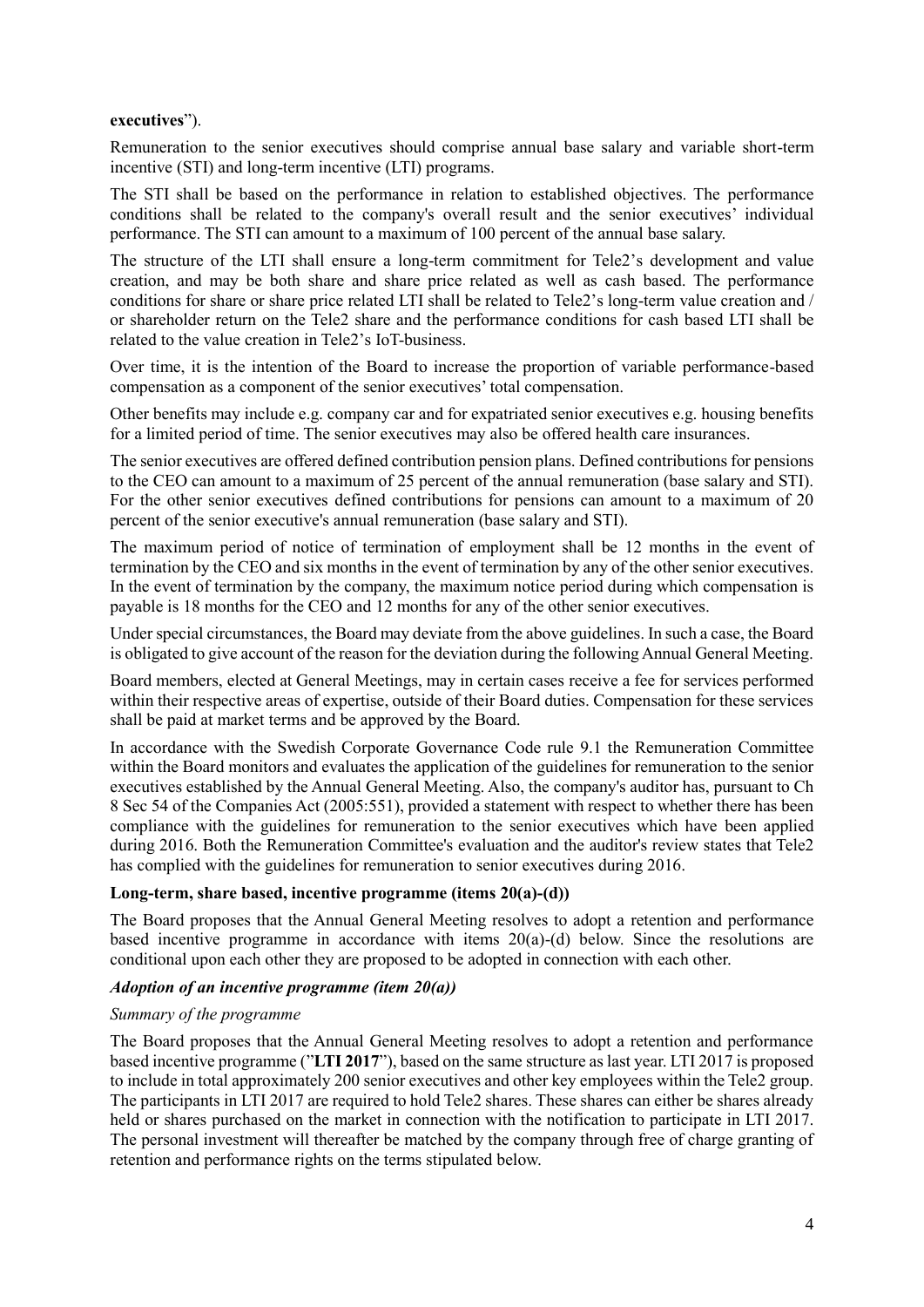In the event delivery of shares under LTI 2017 cannot be achieved at reasonable costs, with reasonable administrative efforts or due to market conditions, participants may instead be offered a cash-based settlement.

### *The rationale for the proposal*

The purpose of LTI 2017 is to create conditions for retaining competent employees in the Tele2 group. LTI 2017 has been designed based on the view that it is desirable that senior executives and other key employees within the group are shareholders in the company. Participation in LTI 2017 requires a personal investment in Tele2 shares, be it shares already held or shares purchased on the market in connection with the application to participate in LTI 2017.

By offering an allotment of performance rights which are based on profits and other retention and performance based conditions, the participants are rewarded for increased shareholder value. Further, LTI 2017 rewards employees' loyalty and long-term value growth in the company. Against this background, the Board is of the opinion that the adoption of LTI 2017 will have a positive effect on the Tele2 group's future development and thus be beneficial for both the company and its shareholders.

## *Personal investment*

Employees have to own Tele2 shares in order to participate in LTI 2017. These shares can either be shares already held, provided that the shares are not used as investment shares under the share based incentive programmes for the years 2015 or 2016, or shares purchased on the market in connection with notification to participate in LTI 2017. The maximum number of shares that the employee can hold under LTI 2017 will correspond to approximately 9-16 per cent of the employee's annual base salary as further described below. For each Tele2 share held under LTI 2017, the participants will be granted retention and performance rights by the company.

### *General terms and conditions*

Subject to fulfilment of certain retention and performance based conditions during the period 1 April 2017 – 31 March 2020 (the "**Measurement Period**") and the participant maintaining the invested shares at the release of the interim report for January – March 2020 and, with certain exceptions, maintaining the employment within the Tele2 group, each right entitles the participant to receive one Tele2 Class B share. The retention and performance rights do not entitle the holder to receive dividends, but in order to align the participants' and the shareholders' interests, the company will compensate the participants for any dividends paid on the underlying share during the Measurement Period by increasing the number of shares that each retention and performance right entitles to at the end of the vesting period. It should be noted that the participants in LTI 2017 will not be compensated for dividend proposed at the Annual General Meeting 2017.

### *Retention and performance conditions*

The rights are divided into Series A (retention rights) and Series B and C (performance rights). The number of Class B shares the respective participant will receive after vesting depends on which category the participant belongs to and on the fulfilment of the following defined retention and performance based conditions:

Series A The total shareholder return on the Tele2 share (TSR) during the Measurement Period exceeding 0 per cent as entry level.

Series B Tele2's average normalised return of capital employed (ROCE) during the Measurement Period being at least 5.5 per cent as entry level and at least 8 per cent as the stretch target.

Series C The total shareholder return on the Tele2 shares (TSR) during the Measurement Period being equal to the median TSR for a peer group comprising Elisa, Iliad, Millicom International Cellular, TalkTalk Telecom Group, Telenor, TeliaSonera and TDC as entry level, and exceeding the median TSR for the peer group with 10 percentage points as the stretch target.

The determined levels of the conditions include an "entry" level and a "stretch" target with a linear interpolation applied between those levels as regards the number of rights that vest. The entry level constitutes the minimum level which must be reached in order to enable vesting of the rights in the relevant series. If the entry level is reached, the number of rights that vests and give right to Class B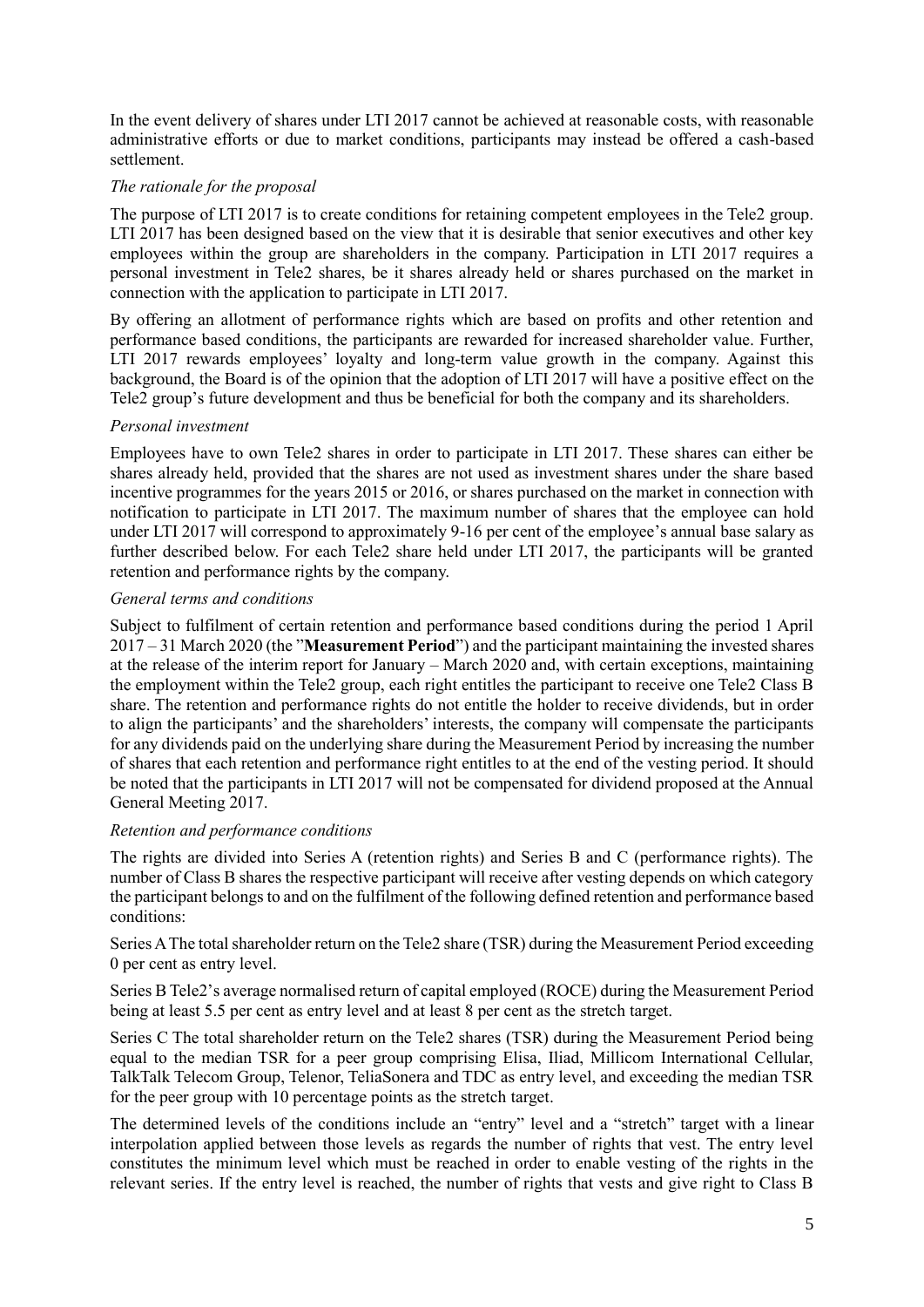shares is proposed to be 100 per cent for Series A, 20 per cent for Series B and 50 per cent for Series C. If the entry level is not reached for a certain series, all retention or performance rights (as applicable) in that series lapse. If stretch target for Series B and Series C is met, all retention or performance rights (as applicable) vest in the relevant series. The Board intends to disclose the outcome of the retention and performance based conditions in the annual report for the financial year 2020.

## *Retention and performance rights*

The retention and performance rights shall be governed by the following terms and conditions:

- The retention and performance rights are granted free of charge after the Annual General Meeting 2017.
- The retention and performance rights vest three years after grant (vesting period).
- Each right entitles the participant to receive one Tele2 Class B share after the three year vesting period, if the participant, with certain exceptions, maintains the employment within the Tele2 group and the invested shares at the release of the interim report for the period January – March 2020.
- In order to align the participants' and the shareholders' interests, the company will compensate the participants for any dividends paid by increasing the number of Class B shares that each retention and performance right entitles to at the end of the vesting period. It can be noted that the participants in LTI 2017 will not be compensated for dividend proposed at the Annual General Meeting 2017.
- The retention and performance rights may not be transferred or pledged.

# *Preparation and administration*

The Board, or a committee established by the Board for these purposes, shall be responsible for preparing the detailed terms and conditions of LTI 2017, in accordance with the mentioned terms and guidelines. To this end, the Board shall be entitled to make adjustments to meet foreign regulations or market conditions. The Board may also make other adjustments if significant changes in the Tele2 group or its operating environment would result in a situation where the decided terms and conditions of LTI 2017 no longer serve their purpose. The Board's possibility to make such adjustments does not include the grant of continued participation for senior executives in the company's long-term incentive programmes after the termination of their respective employments.

## *Allocation*

In total, LTI 2017 is estimated to comprise up to 354,000 Tele2 shares held by the participants entitling to allotment of up to 1,650,000 rights whereof 354,000 retention rights and 1,296,000 performance rights. The participants are divided into different categories and in accordance with the above, LTI 2017 will comprise the following number of shares and maximum number of rights for the different categories:

- the CEO: may acquire up to 10,000 shares within LTI 2017, entitling the holder to allotment of 1 Series A right and 4.5 rights each of Series B and C per invested share, which entitles the holder to receive a maximum of 10,000 Series A rights and 45,000 rights each of Series B and C;
- senior executives and certain key employees (approximately 8 individuals) are divided into two subcategories where category (i) (approximately 4 individuals) may acquire up to 7,500 shares each within LTI 2017, entitling the holder to allotment of 1 Series A right and 3.5 rights each of Series B and C per invested share, which entitles the holder to receive a maximum of 7,500 Series A rights and 26,250 rights each of Series B and C. Category (ii) (approximately 4 individuals) may acquire up to 4,500 shares each within LTI 2017, entitling the holder to allotment of 1 Series A right and 3 rights each of Series B and C per invested share, which entitles the holder to receive a maximum of 4,500 Series A rights and 13,500 rights each of Series B and C;
- category 1 (approximately 50 individuals in total): may acquire up to 2,000 shares each within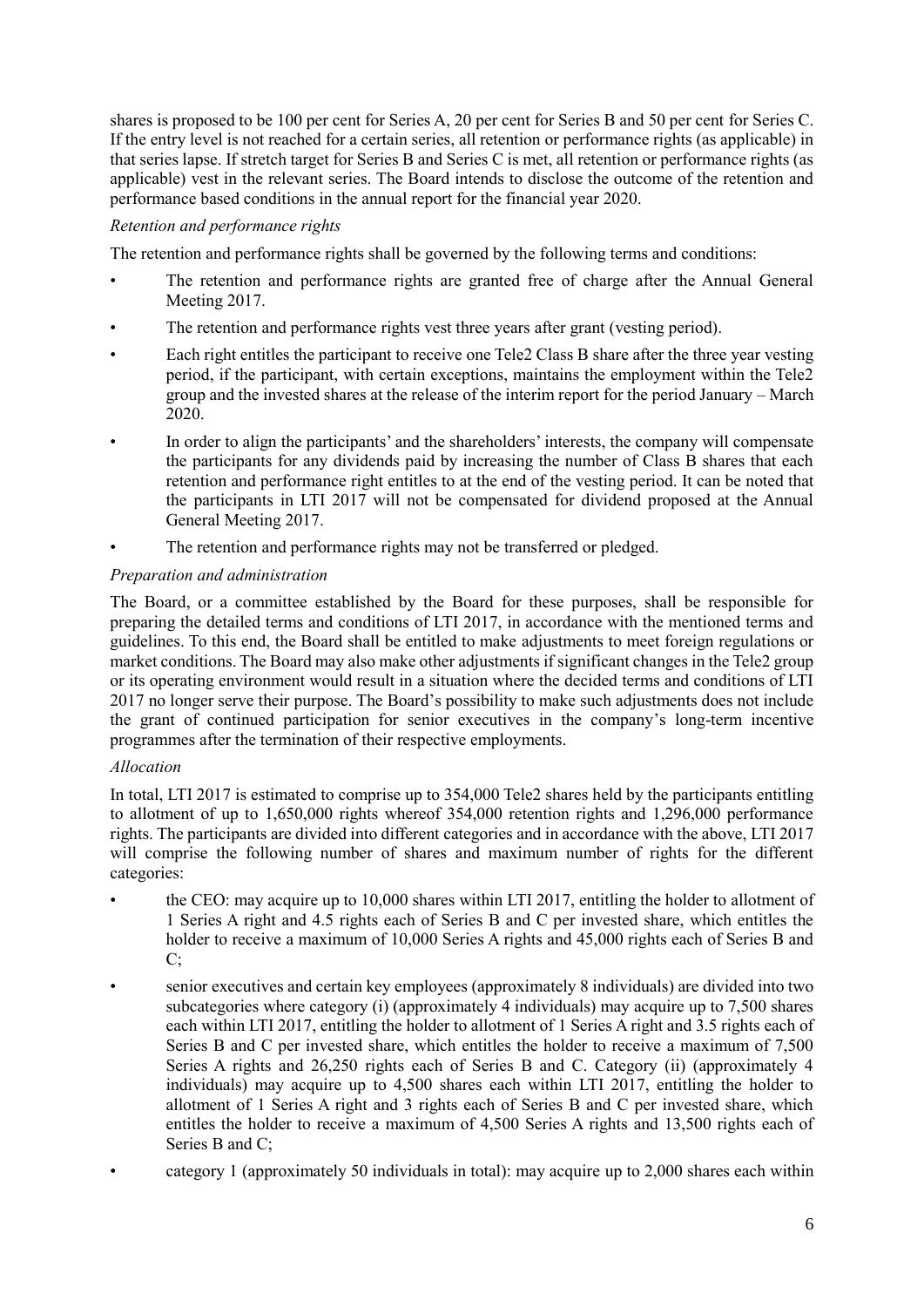LTI 2017, entitling the holder to allotment of 1 Series A right and 1.5 rights each of Series B and C per invested share, which entitles the holder to receive a maximum of 2,000 Series A rights and 3,000 rights each of Series B and C;

- category 2 (approximately 60 individuals in total): may acquire up to 1,500 shares each within LTI 2017, entitling the holder to allotment of 1 Series A right and 1.5 rights each of Series B and C per invested share, which entitles the holder to receive a maximum of 1,500 Series A rights and 2,250 rights each of Series B and C; and
- category 3 (approximately 106 individuals in total): may acquire up to 1,000 shares each within LTI 2017, entitling the holder to allotment of 1 Series A right and 1.5 rights each of Series B and C per invested share, which entitles the holder to receive a maximum of 1,000 Series A rights and 1,500 rights each of Series B and C.

### *Scope and costs of LTI 2017*

LTI 2017 will be accounted for in accordance with IFRS 2 which stipulates that the rights should be recorded as a personnel expense in the income statement during the vesting period. Based on the assumptions of a share price of SEK 78,47 (closing share price of the Tele2 Class B shares on 23 March 2017 of SEK 83,70 less the deduction for the proposed dividend of SEK 5.23 per share), a maximum participation, an annual employee turnover of 7 per cent among the participants of LTI 2017, an average fulfilment of performance conditions of approximately 50 per cent, and full vesting of retention rights, the cost for LTI 2017, excluding social security costs, is estimated to approximately SEK 62 million. The cost will be allocated over the years 2017 - 2020. At a 100 per cent fulfilment of the performance conditions the cost is approximately SEK 78 million.

Social security costs will also be recorded as a personnel expense in the income statement by current reservations. The social security costs are estimated to approximately SEK 23 million with the assumptions above (approximately SEK 35 million at a 100 per cent fulfilment of the performance conditions), an average social security tax rate of 33 per cent and an annual share price increase for Tele2's Class B shares of 10 per cent during the vesting period.

The participant's maximum profit per right in LTI 2017 is limited to SEK 315, which equals to four times the average closing share price of the Tele2 Class B shares during February 2017 with deduction for the proposed dividend. If the value of the Tele2 Class B shares exceeds SEK 315 at vesting, the number of Class B shares that each right entitles the participant to receive will be reduced correspondingly. The maximum dilution is up to 0.40 per cent of outstanding shares, 0.28 per cent of votes and 0.25 per cent in terms of costs for LTI 2017 as defined in IFRS 2 divided by Tele2's market capitalisation, excluding the dividend proposed to the Annual General Meeting 2017. Together with rights granted under the share based incentive programmes for the years 2014, 2015 and 2016, the maximum dilution is up to 0.94 per cent of outstanding shares and 0.66 per cent of votes.

If the maximum profit of SEK 315 per right is reached, all invested shares are retained under LTI 2017 and a fulfilment of the performance conditions of 100 per cent, the maximum cost of LTI 2017 as defined in IFRS 2 is approximately SEK 97 million and the maximum social security cost is approximately SEK 121 million.

For information on Tele2's other equity-related incentive programmes, reference is made to the annual report for 2016, note 33.

### *Effect on key ratios*

If LTI 2017 had been introduced in 2016 with the assumptions above, the impact on basic earnings per share would have resulted in a dilution of 1.2 per cent or from SEK -4.12 to SEK -4.17 on a pro forma basis.

The annual cost of LTI 2017 including financing costs and social charges is estimated to approximately SEK 29 million given the above assumptions. This cost can be related to the company's total personnel costs, including social charges, of SEK 3,809 million in 2016.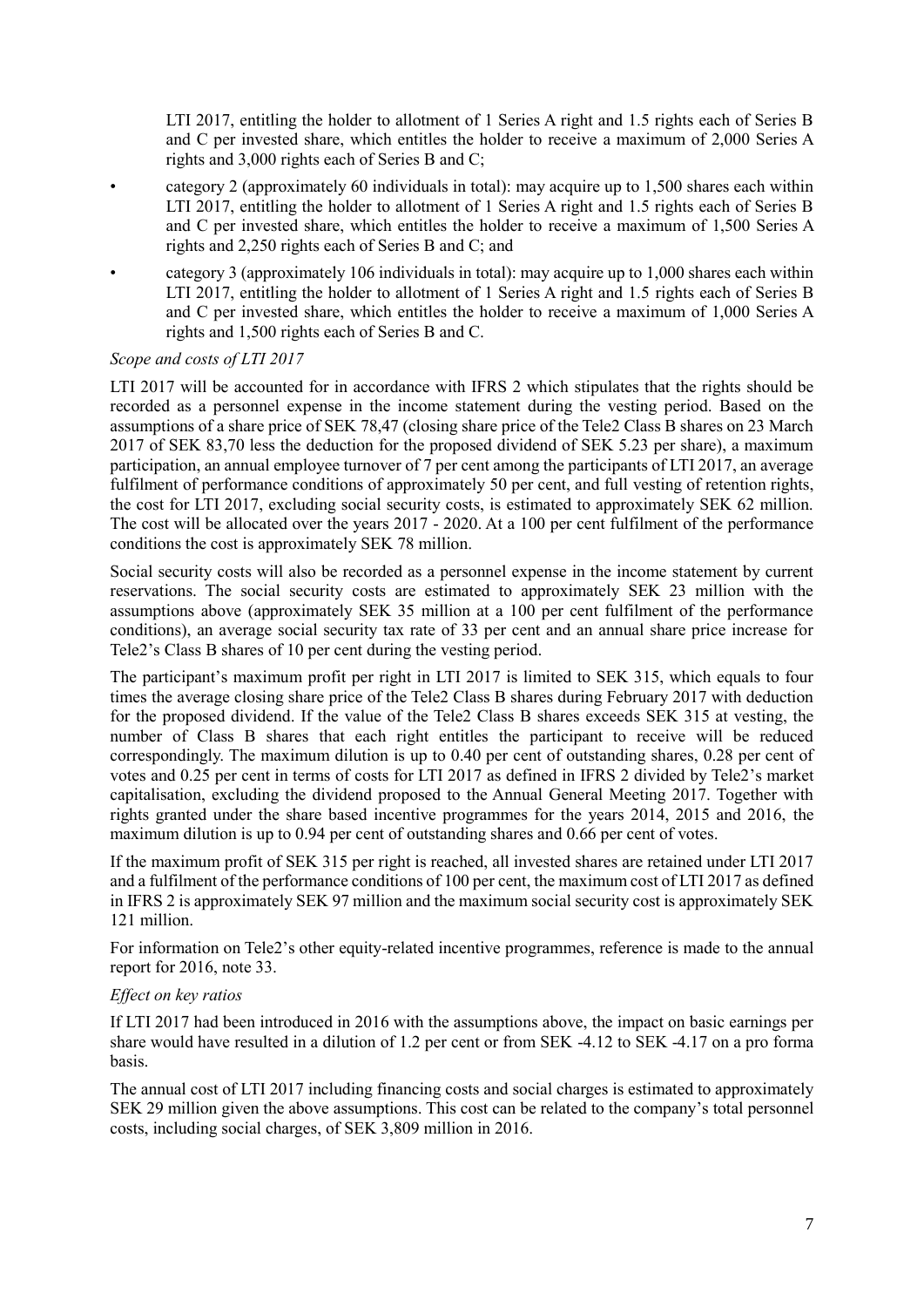## *Delivery of shares under LTI 2017*

To ensure the delivery of Tele2 Class B shares under LTI 2017 as well as other outstanding share based incentive programmes, the Board proposes that the Annual General Meeting resolves to authorise the Board to resolve on a directed issue of Class C shares to Nordea Bank AB (publ) in accordance with item 20(b), and further to authorise the Board to subsequently resolve to repurchase the Class C shares from Nordea Bank AB (publ) in accordance with item 20(c). The Class C shares will then be held by the company, whereafter the appropriate number of Class C shares will be reclassified into Class B shares and subsequently be delivered to the participants under LTI 2017 as well other outstanding equityrelated incentive programmes.

The Board further proposes that the Annual General Meeting resolves that a maximum of 2,000,000 Class B shares may be transferred to the participants in accordance with the terms of LTI 2017. These shares can either be Class B treasury shares held by the company or Class B shares held by the company after reclassification from Class C shares.

## *Preparation*

Tele2's Remuneration Committee has prepared this LTI 2017 in consultation with external advisors and major shareholders. LTI 2017 has been reviewed by the Board at board meetings during the end of 2016 and the first months of 2017.

The above proposal is supported by major shareholders.

### *Authorisation to issue Class C shares (item 20(b))*

The Board proposes that the Annual General Meeting resolves to authorise the Board, during the period until the Annual General Meeting 2018, to increase the company's share capital by not more than SEK 562,500 by the issue of not more than 450,000 Class C shares, each with a ratio value of SEK 1.25. With disapplication of the shareholders' preferential rights, Nordea Bank AB (publ) shall be entitled to subscribe for the new Class C shares at a subscription price corresponding to the ratio value of the shares. The purpose of the authorisation and the reason for the disapplication of the shareholders' preferential rights in connection with the issue of shares is to ensure delivery of Class B shares to participants under LTI 2017.

#### *Authorisation to resolve to repurchase own Class C shares (item 20(c))*

The Board proposes that the Annual General Meeting resolves to authorise the Board, during the period until the Annual General Meeting 2018, to repurchase its own Class C shares. The repurchase may only be effected through a public offer directed to all holders of Class C shares and shall comprise all outstanding Class C shares. The purchase may be effected at a purchase price corresponding to not less than SEK 1.25 and not more than SEK 1.35 per share. Payment for the Class C shares shall be made in cash. The purpose of the repurchase is to ensure the delivery of Class B shares under LTI 2017.

## *Resolution on the transfer of own Class B shares (item 20(d))*

The Board proposes that the Annual General Meeting resolves that Class C shares that the company purchases by virtue of the authorisation to repurchase its own Class C shares in accordance with item 20(c) above, following reclassification into Class B shares, may be transferred to participants in LTI 2017 as well as participants in other outstanding equity-related incentive programmes in accordance with the approved terms.

The Board further proposes that the Annual General Meeting resolves that a maximum of 2,000,000 Class B shares may be transferred to participants in accordance with the terms of LTI 2017. These shares can either be Class B treasury shares held by the company or Class B shares held by the company after reclassification from Class C shares.

#### **Adoption of a long-term cash based incentive programme (item 21)**

The Board proposes a new long-term, cash based, incentive plan, ("**IoTP**") for Tele2 employees that have a direct impact on the value creation of Tele2's internet-of-things business ("**IoT**"). Participants in IoTP will in general not be offered to participate in the LTI, with exception for members of Tele2's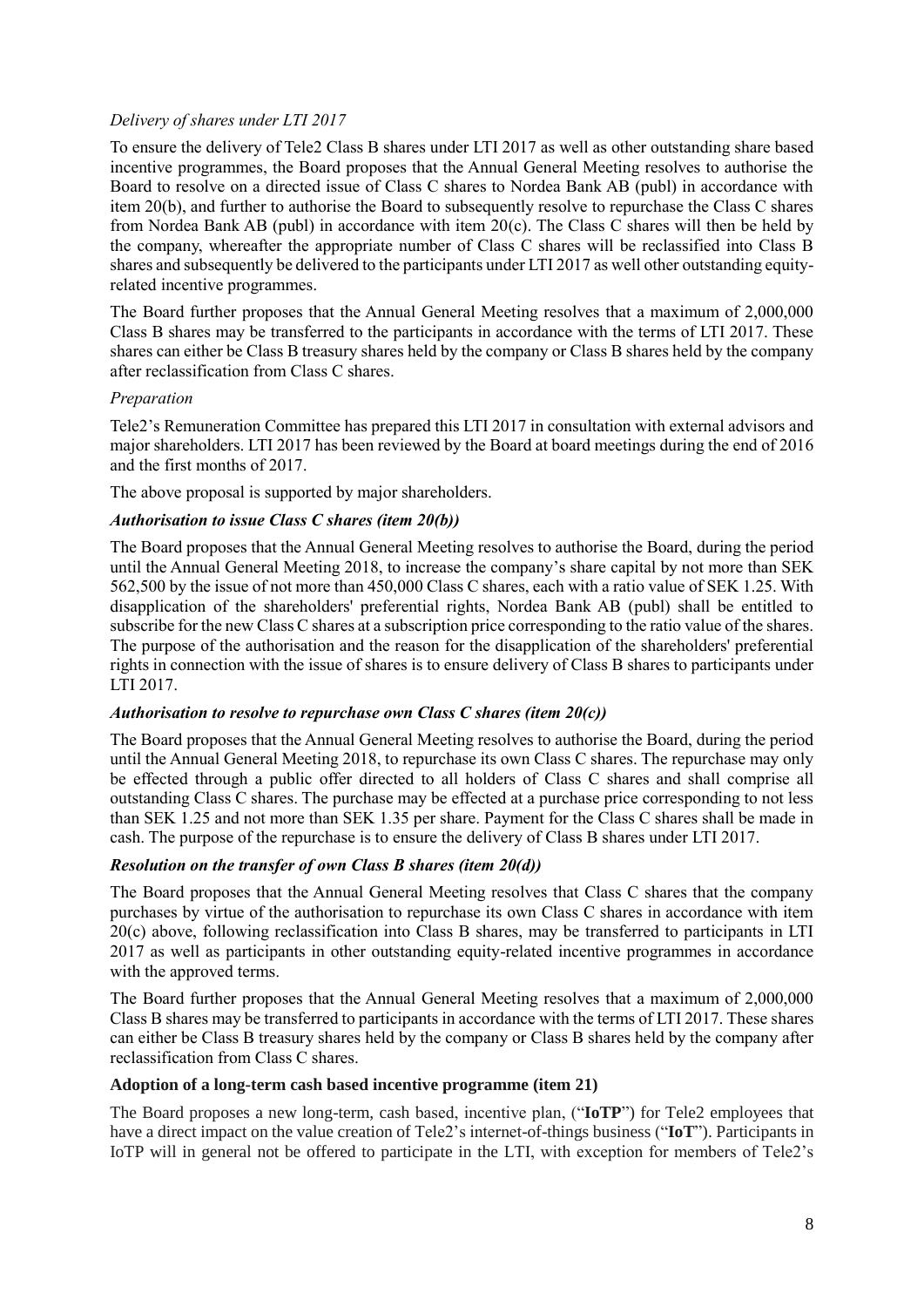Leadership Team. The maximum STI-levels, if any, will for the participants in the IoTP be reduced with 50 percent.

The objective of IoTP is to link the remuneration and incentives for the participants to the long-term value creation of IoT. Tele2's Board is of the opinion that IoTP will be an important tool for Tele2 to recruit, motivate and retain the best talents to drive the development of IoT, which is important both in order for IoT to reach its established target growth, and for Tele2 to continue to create a long-term value for Tele2's shareholders.

### *IoTP; structure and participants*

IoTP is a long-term, cash based, option program based on the value creation in IoT, and will be carried out through the issuance of transferable synthetic options (the "**Options**"). Accordingly, settling of the Options will not increase the number of shares in Tele2.

Employees that have a direct impact on the value creation of IoT (approximately 12 persons) are entitled to participate in IoTP, by purchasing Options, at market value. Tele2 will partly subsidise the purchase of the Options. The Options will entitle the holder to a cash payment if the value of IoT is realised through a liquidity event and the realised value has reached or exceeds a predefined exercise level. The Options have no value for the holder if such liquidity event does not take place within six (6) years.

The Board shall be responsible for the detailed design and management of the IoTP, the main terms and conditions however shall be in accordance with the Annual General Meeting's resolution.

### *Main conditions for the Options*

The participants in IoTP shall during a period following the 2017 Annual General Meeting, notify their intention to participate in the program and purchase the Options, at market value (the "**Start Day**").

Allotment of the Options is made by the Board or Remuneration Committee. The participants in the IoTP may, at market value, purchase Options for between SEK 50,000 and SEK 1,000,000 per person, depending on the employee's competence and area of responsibility. The market value for the Options shall be calculated by an independent valuation institute, applying a standard valuation model (Black-Scholes).

Each Option entitles the holder to a cash compensation, if the value of IoT is realised by Tele2, in whole or in part not less 20 percent of IoT, through a liquidity event (e.g. through a divestment of whole or part of IoT, a directed issue in which one or more investors become reference shareholders in IoT, or an IPO of IoT), and the realised value of IoT is at least 150 percent of the value at the Start Date ("**Liquidity Event**"). If Tele2 during the Options' term should realise less than 20 percent of IoT or the realised value is below 150 percent of the value at the Start Day, such realisation does not constitute a Liquidity Event. If a Liquidity Event has not occurred six years after the Start Day, the Options will lapse. The valuation of IoT at the Start Day have been made by an independent valuation institute, applying standard valuation models. The value of IoT at a Liquidity Event will be based on the actual realised value.

Tele2 will subsidise the purchase of the Options by granting the participants a cash compensation corresponding to 50 percent, net after taxes, of the Option premium. Such subsidy will be paid out at the time of purchase of the Options. Tele2 shall have the right to reclaim the subsidy, in whole or in part, during the first three years of the term of IoTP, if the participant's employment at Tele2 expires, or if the participant has notified Tele2 that he or she wishes to transfer the Options.

Tele2 shall also have the right to buy-back the Options, at market value.

The issue of Options will take place by entering into an agreement between Tele2 and the employee, principally on the terms set out above.

#### *Scope and cost*

The Options are transferred to the participants at market value. Tele2's initial cost for IoTP is paid subsidies to the participants of approximately SEK 2.04 millions, and (SEK 2.7 millions including social security costs), based on that all participants purchase the maximum number of Options.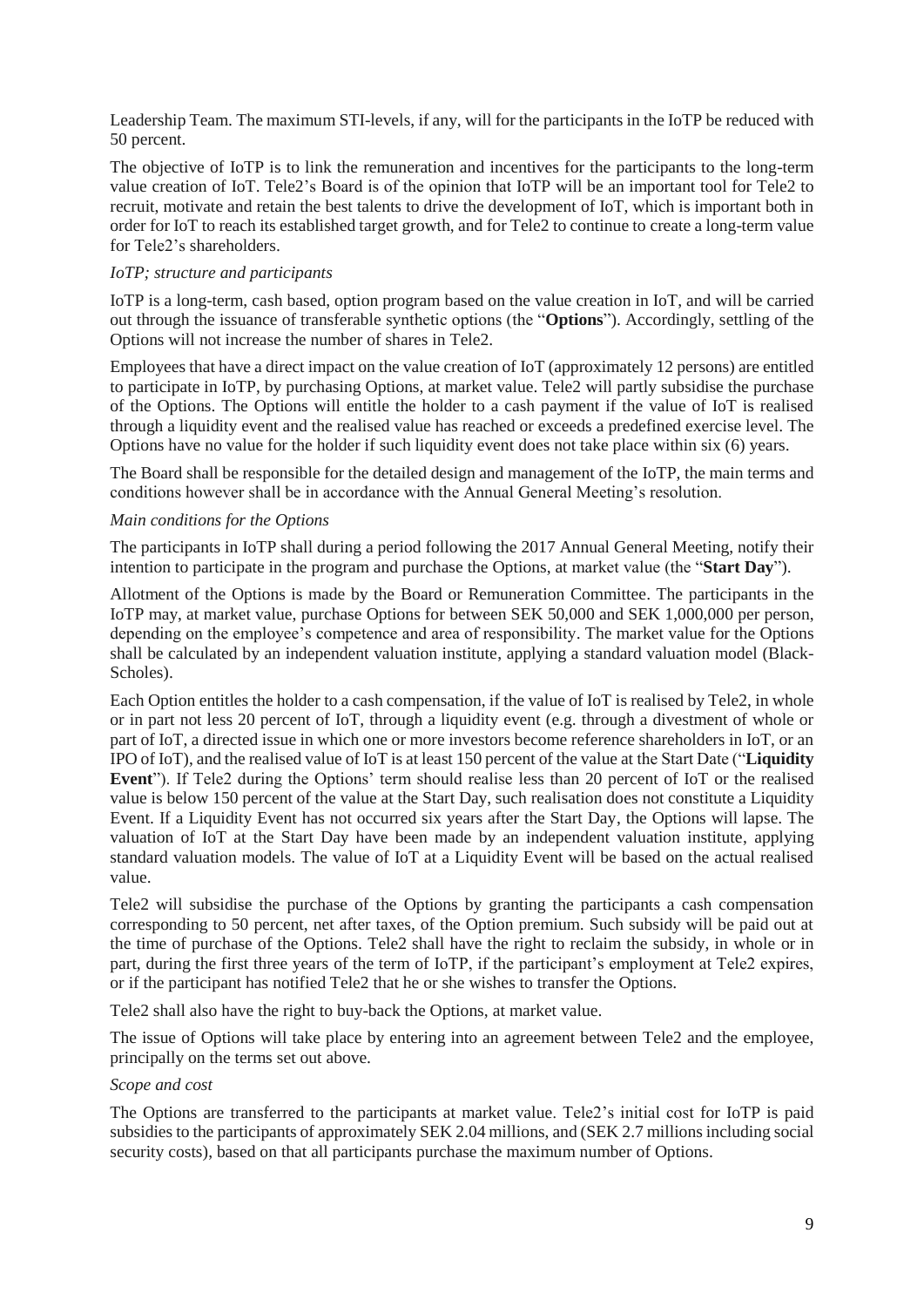The future cost, or revenue, attributable to the IoTP for Tele2 depends on the value growth of IoT. If a Liquidity Event does not occur during the Options' six year term, the Options will become worthless and paid premiums (reduced by paid subsidies) will be a revenue for Tele2. At a Liquidity Event the Options will have a value. The total value of the Options at a Liquidity Event will be a maximum of 10 percent of the difference between the actual realised value for IoT and 150 percent of the value at the Start Date.

If Tele2 allows employees in certain jurisdictions to participate in IoTP, by awarding them employee stock options (see below), there will be additional social security costs attributable to the cash compensation to such participants of approximately 10 percent.

## *IoTP participants outside of Sweden*

Due to tax legislation and market pre-requisites in certain jurisdiction outside of Sweden it is proposed that potential new hired participants outside Sweden could be invited to participate in IoTP without purchasing Options, and that Tele2 as an alternative shall award such participants, free of- charge, employee stock options.

The employee stock options shall retain the same economic characteristics and incentives for the participants as the Options. However, the Board shall be responsible for that the agreements with such participants shall include provisions that:

- the employee stock options may not be transferred or pledged;
- the employee stock options lapse on the day on which a participant gives or receives notice of termination of employment with Tele2; and
- the cash amount payable to the participants per employee stock option at a Liquidity Event, shall be capped to the difference between 500 percent of the value of IoT at the Start Day and 150 percent of the value of the Start Day.

### *Preparation of the proposal and administration*

IoTP has been prepared by the Remuneration Committee, together with external advisors and adopted by the Board.

The Board, or the Remuneration Committee, shall resolve upon the employees to be invited to purchase the Options as well as the detailed terms of the agreements to subsequently be entered into with the participants. Further, the Remuneration Committee will be responsible for the detailed design and administration of IoTP within the framework of the main terms and guidelines as resolved by the 2017 Annual General Meeting.

#### **Authorisation for the Board to resolve to repurchase own shares (item 22)**

The Board proposes that the Board is authorised to pass a resolution on repurchasing the company's own shares if the purpose is to retire shares through a decrease of the share capital, but also in order to ensure delivery of B-shares to the participants in the company's share or share price related incentive plans, in accordance with the following conditions:

- The repurchase of Class A and/or Class B shares shall take place on Nasdaq Stockholm in accordance with Nasdaq Stockholm's rules regarding purchase of own shares.
- The repurchase of Class A and/or Class B shares may take place on one or more occasions for the period up until the next Annual General Meeting.
- So many Class A and/or Class B shares may, at the most, be repurchased so that the company's holding does not at any time exceed 10 percent of the total number of shares in the company.
- The repurchase of Class A and/or Class B shares at Nasdaq Stockholm may occur at a price within the share price interval registered at that time, where share price interval means the difference between the highest buying price and lowest selling price.
- It is the from time to time lowest-priced, available, shares that shall be repurchased by the company.
- Payment for the shares shall be in cash.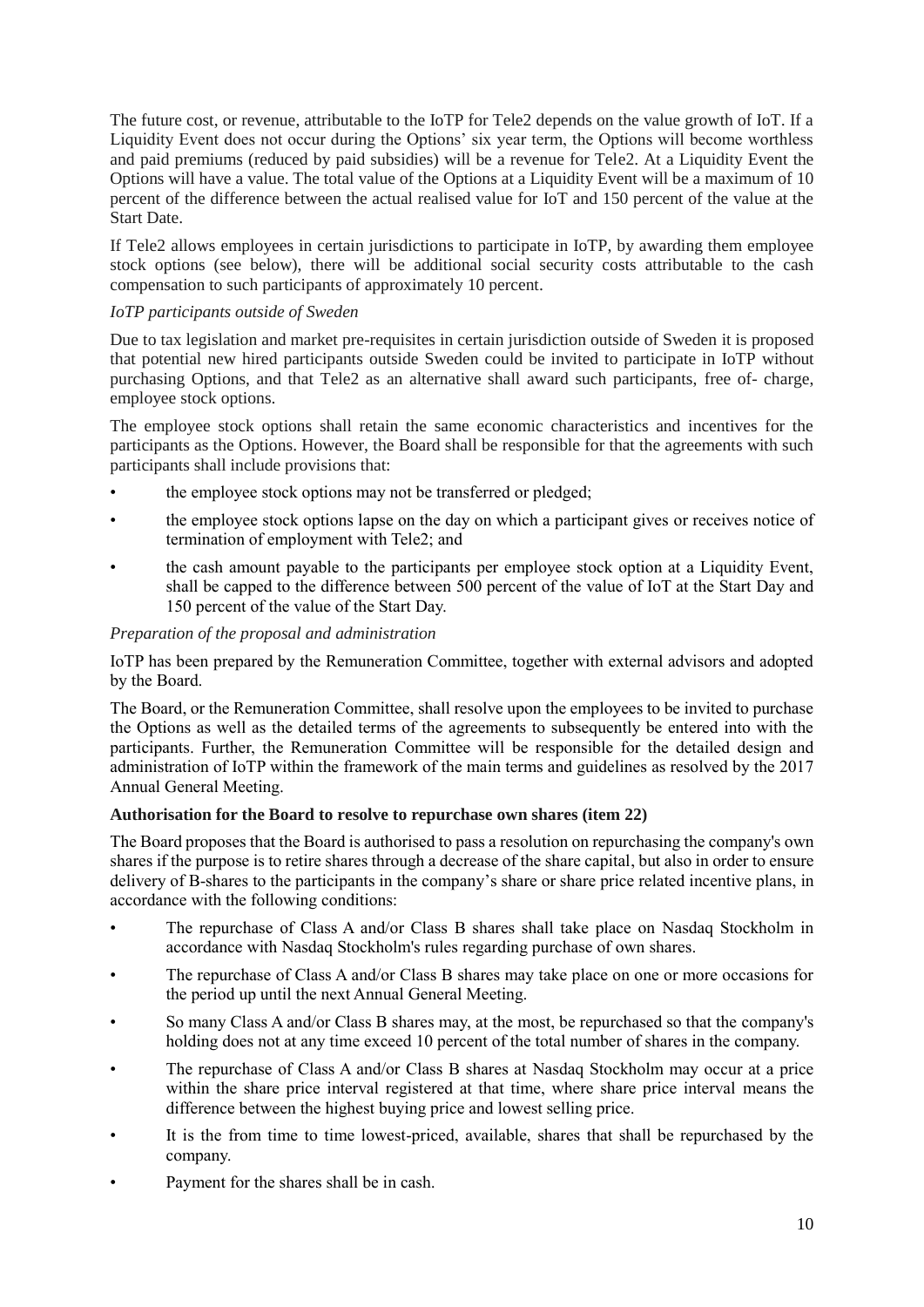The purpose of the authorisation is to give the Board flexibility to continuously decide on changes to the capital structure during the upcoming year, and thereby contribute to increased shareholder value as well as hedge delivery of B-shares to the participants in the company's share or share price related incentive plans.

### **RESOLUTIONS PROPOSED BY THE SHAREHOLDERS**

#### **Proposals from shareholder Thorwald Arvidsson (item 23 (a)-(r))**

Shareholder Thorwald Arvidsson proposes that the Annual General Meeting resolves:

- *(a)* to adopt a zero tolerance policy regarding accidents at work for the company;
- *(b)* to instruct the Board to set up a working group to implement this zero tolerance policy;
- *(c)* to submit a report of the results in writing each year to the Annual General Meeting, as a suggestion, by including the report in the printed version of the Annual Report;
- *(d)* to adopt a vision on absolute equality between men and women on all levels in the company;
- *(e)* to instruct the Board to set up a working group with the task of implementing this vision in the long term and closely monitor the development both regarding gender equality and ethnicity;
- *(f)* to submit a report in writing each year to the Annual General Meeting, as a suggestion, by including the report in the printed version of the Annual Report;
- *(g)* to instruct the Board to take necessary actions to set-up a shareholders' association in the company;
- *(h)* that members of the Board shall not be allowed to invoice their Board remuneration through a legal person, Swedish or foreign;
- *(i)* that the Nomination Committee during the performance of their tasks shall pay particular attention to questions related to ethics, gender and ethnicity;
- *(j)* in relation to item (h) above, instruct the Board to approach the appropriate authority, the Swedish government or the Swedish Tax Agency to draw their attention to the desirability of changes it the legal framework in this area;
- *(k)* to amend the Articles of Association (§5 first paragraph) shares of series A as well as series B and C, shall entitle to one vote;
- *(l)* to instruct the Board to approach the Swedish government, and draw the government's attention to the desirability of changing the Swedish Companies Act in order to abolish the possibility to have differentiated voting powers in Swedish limited liability companies;
- *(m)* to amend the Articles of Association (§6) by adding two new paragraphs (the second and third paragraph) in accordance with the following. Former ministers of state may not be elected as members of the Board until two years have passed since he / she resigned from the assignment. Other full-time politicians, paid by public resources, may not be elected as members of the Board until one year has passed from the time that he / she resigned from the assignment, if not extraordinary reasons justify a different conclusion;
- *(n)* to instruct the Board to approach the Swedish government and draw its attention to the need for a national provision regarding so called cooling off periods for politicians;
- *(o)* to instruct the Board to prepare a proposal regarding representation on the Board and Nomination Committees for the small and medium sized shareholders to be resolved upon at the 2018 Annual General Meeting or at an Extraordinary General Meeting if such meeting is held before;
- *(p)* to instruct the Board to approach the Swedish government and emphasize the desirability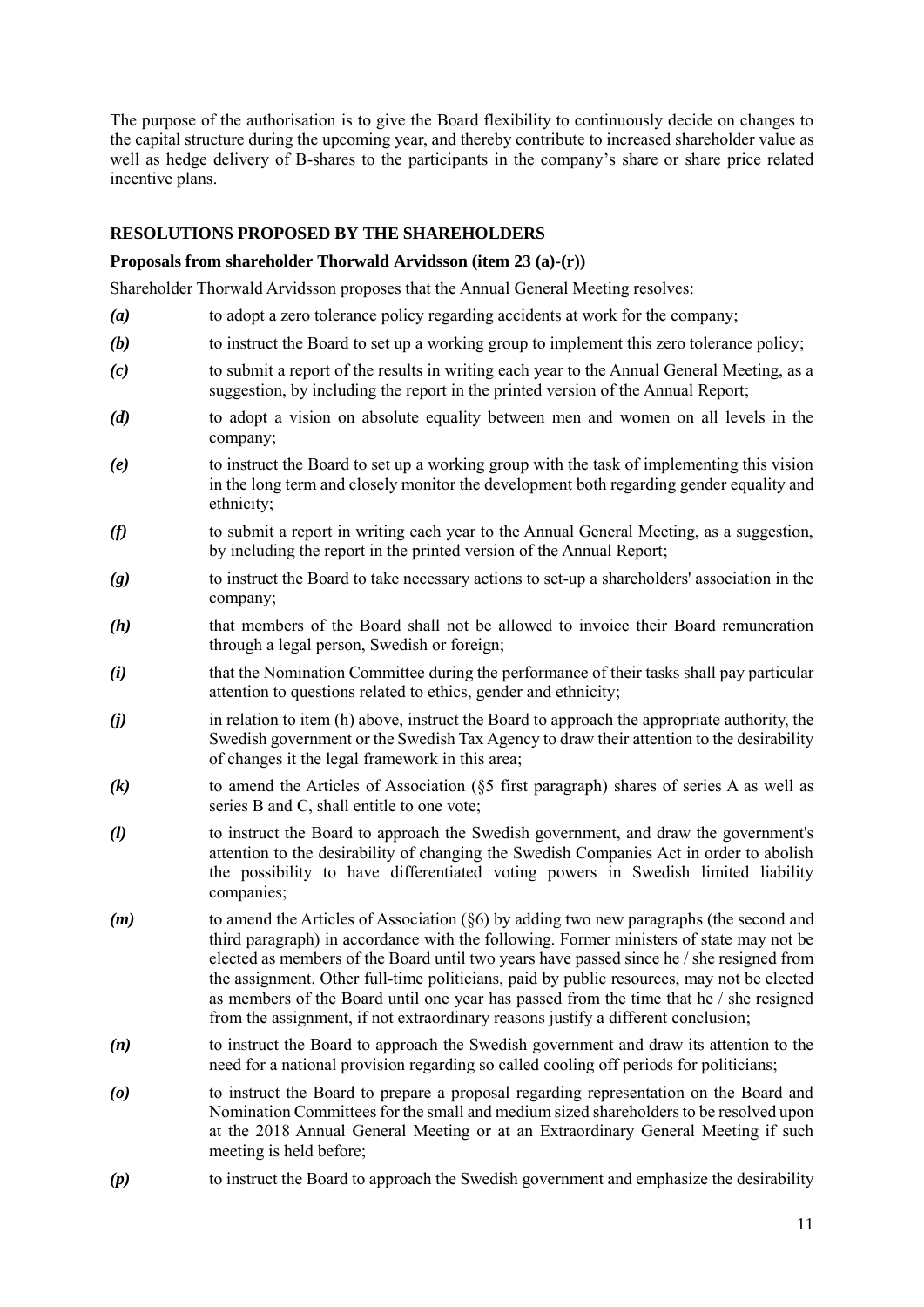of a reform of this area,

- *(q)* special examination of the internal as well as the external entertainment in the company; and
- *(r)* to instruct the Board to prepare a proposal of a policy in this area, a policy that shall be modest, to be resolved upon at the 2018 Annual General Meeting, or if possible an Extraordinary General Meeting prior to such Meeting.

### **Proposals from shareholder Martin Green (item 24)**

Shareholder Martin Green proposes that an investigation is carried out regarding the company's procedures to ensure that the current members of the board and Leadership Team fulfil the relevant legislative and regulatory requirements, as well as the demands that the public opinions ethical values places on persons in leading positions. In addition, the investigation shall include the current attitude and practical handling performed by the company's administrators and executives.

### **MISCELLANEOUS**

#### **Shares and votes**

There are a total number of 506,900,012 shares in the company, whereof 22,793,523 Class A shares, 482,207,489 Class B shares and 1,899,000 Class C shares, corresponding to a total of 712,041,719 votes. The company currently holds 2,650,947 of its own Class B shares and 1,899,000 of its own Class C shares corresponding to 4,549,947 votes which cannot be represented at the Annual General Meeting.

### **Special majority requirements and conditions with respect to the proposed resolutions in items 20, 22 and 23**

Resolutions under items 20(b), 20(c), 22 and 23(m) are valid only if supported by shareholders holding not less than two-thirds of both the votes cast and the shares represented at the Annual General Meeting.

Resolution under item 20(d) is valid only if supported by shareholders holding not less than nine-tenth of both the votes cast and the shares represented at the Annual General Meeting. Items 20(a)-20(d) are conditional upon each other and are therefore proposed to be adopted as one resolution supported by a majority of shareholders holding not less than nine-tenths of both the votes cast and the shares represented at the Annual General Meeting.

A valid resolution under item 23(k) requires support by shareholders holding not less than two-thirds of both the votes cast and the shares represented at the Annual General Meeting as well as one-half of all the Class A shares in the Company and not less than nine-tenths of the Class A shares represented at the Annual General Meeting.

In order for a resolution under item  $23(q)$  to result in special examination it is required that the proposal is supported by shareholders holding either at least one-tenth of all shares in the company or at least one-third of the shares represented at the Annual General Meeting.

### **Authorisation**

The Board, or the person that the Board will appoint, shall be authorised to make the minor adjustments in the Annual General Meeting's resolutions as may be required in connection with registration at the Swedish Companies Registration Office and Euroclear Sweden.

#### **Documentation**

The nomination committee's motivated statement regarding its proposal to Board and information about the proposed board members are available on the company's website, ww.tele2.com.

The annual report, the reasoned statement of the Board pursuant to Ch 18 Sec 4 and Ch 19 Sec 22 of the Companies Act (2005:551), the report on the results of the Remuneration Committee's evaluation according to the Swedish Code of Corporate Governance, the Auditor's statement pursuant to Ch 8 Sec 54 of the Companies Act (2005:551) will no later than 18 April 2017 be available at the company's website www.tele2.com, at the company's premises at Skeppsbron 18 in Stockholm and will be sent to those shareholders who so request and state their postal address or email address.